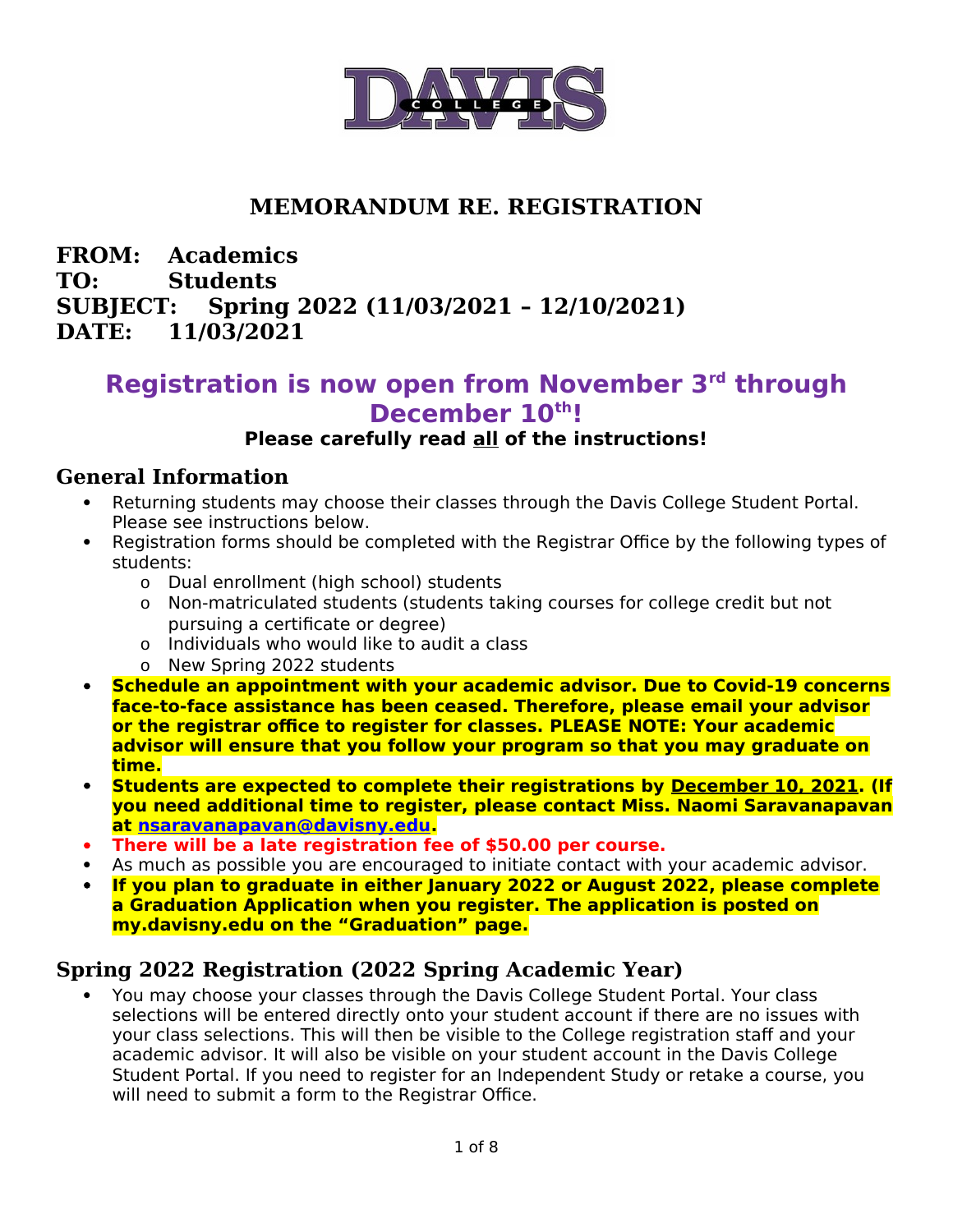When you log into the Davis College Student Portal (see instructions below), please select the 2022 Spring academic year.

#### **Online Classes**

- **Students who are online-only follow the same registration and advising process as main** campus students.
- Each online class is charged a \$25.00 technology fee.
- **There will be a late registration fee of \$50.00 per course.**
- **DOL A and B term registration and add/drop schedules are included in the Academic Calendar that is now published with the Davis Online Learning Course Offering List.**

# **Financial Responsibility Agreement Form**

- **All students must complete a Financial Responsibility Agreement Form for each semester before registering.**
- Please complete this online form **BEFORE** registering for classes.
- Complete the form online by following this link: <https://davisny.thankyou4caring.org/student-registration>
- Use your Davis College Student Portal username and password to access the form.
- Please review the FAQ page for the Financial Responsibility Agreement Form. This is posted on the website and is also at the end of this document.

### **Registration – Resources Needed**

- 1. Completed Financial Responsibility Agreement Form (Online form submission)
- 2. Main Campus Class Schedule and Academic Calendar (Posted on the website.)
- 3. Davis Online Learning Course Offering List and Academic Calendar (Posted on the website.)
- 4. Status Sheet (Your academic advisor has a copy of your status sheet.)

#### **Registration – Getting Started**

- 1. Once you have completed your Financial Responsibility Agreement Form and have cleared all holds on your student account, you may register online.
- 2. Log into the **Davis College Student Portal**.
- 3. Hover over the **Registration** link at the top of the page.
- 4. Click on **Enroll in classes**. (This might also say "**Enter requests**.")
- 5. **If the correct academic year does not display right away, choose the correct academic year (2022 Spring).**

| <b>A.</b> Davis College Student Portal                                                                                                                                                                                             |                 |
|------------------------------------------------------------------------------------------------------------------------------------------------------------------------------------------------------------------------------------|-----------------|
| Home Susan's classes * Susan's grades * Registration * Billing * Conduct School calendar                                                                                                                                           | My settings     |
| Announcements<br>소<br>Schedule for 2017 Fall, Fall Session<br>Summer and Fall 2017<br>Academic Year: 2017 Fall<br>۷.<br>Registration will open on March<br><b>2017 Fall</b><br>1, 2017.<br>2017 Summer<br><b>Edit Registration</b> | Session: Fall ▼ |

6. Click on **Edit Registration**.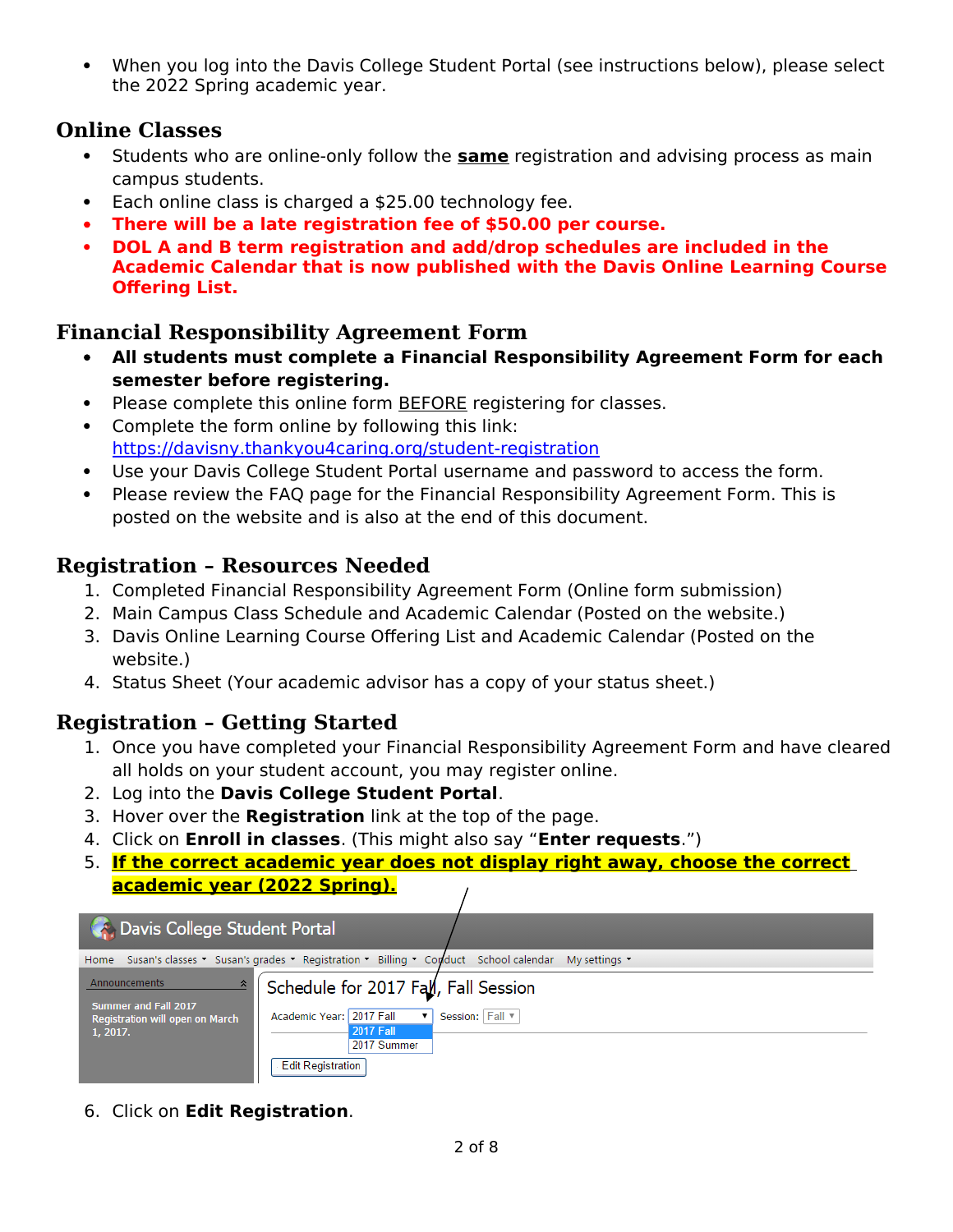- 7. The name of your **academic advisor** is listed on your registration page.
- 8. Information regarding registration is also listed on this page.
- 9. Please note the following before registering for classes:
	- a. Once you register, you are liable for all tuition and fees shown on your billing statement.
	- b. If you DO NOT pay your bill or DO NOT go to class, you are STILL financially liable for all charges, including any finance charges and collections fees.
	- c. To completely cancel your registration, you must drop all classes before the START of the semester. If you withdraw from classes after the semester begins, you are subject to charges based on the refund policy.
	- d. Tuition will be refunded 100% for those courses which, at any time, are canceled by the College.
- 10. If there is a hold placed on your student account, the registration link will not be available to you. You MUST complete the instructions of the hold notification on your account before you may register.
- 11.If there is no hold placed on your account but you still cannot see the link to begin registration, contact the Registrar's Office through email at [nsaravanapavan@davisny.edu](mailto:nsaravanapavan@davisny.edu).

#### **Registration – Choosing Classes**

- 1. Schedule an appointment to meet your academic advisor online. Your academic advisor will help you choose the correct courses you need for program completion based on your **status sheet**.
- 2. Have a copy of the main campus class schedule, academic calendar, and Davis Online Learning Course Offering List and academic calendar available to you when you register for courses.
- 3. In the class selection table, click on the **binoculars icon** in the **Course** column.
- 4. There are options for how to search for a course, but it is best to **search by the Course ID** (e.g., ENGL1011). **PLEASE NOTE**: When you search for a course ID, there is NO space between the letters and the numbers of the ID.
- 5. The course choices will show with the Course ID, Course Name, and School Description (Pottersville Campus or Online - Only).
- 6. Click on the link of the **Course ID** of the course you would like to select. PLEASE NOTE THE SCHOOL DESCRIPTION SO YOU REGISTER CORRECTLY FOR EITHER HOME CAMPUS OR ONLINE COURSES.
- **7.** After you make your Course ID selection, click on the drop down arrow in the **Class** section of the table to choose your section. If there is only one section available, choose "1." **THE CLASS COLUMN MUST HAVE A SELECTION IN ORDER TO REGISTER FOR THE CLASS. The section will either be the day/date for a main campus class or a "1" for an online class.**

3 of 8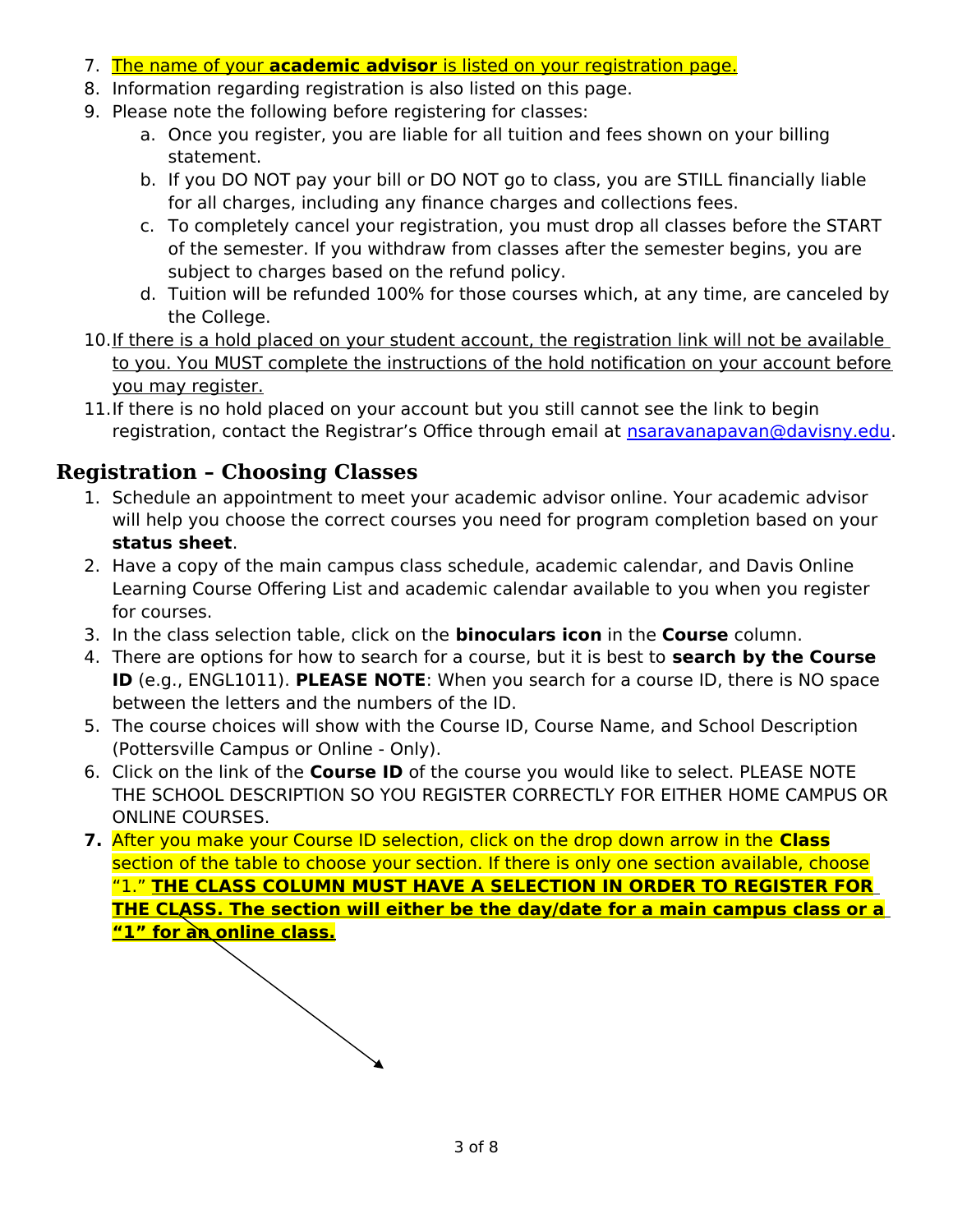#### 1. Additional classes:

| Delete<br><b>New</b>                                    |                                            |                   |                |  |  |  |  |
|---------------------------------------------------------|--------------------------------------------|-------------------|----------------|--|--|--|--|
| <b>Course</b>                                           | <b>Class</b>                               | <b>Exceptions</b> | <b>Credits</b> |  |  |  |  |
| фĄ<br>BIBL1022 - Pentateuch                             |                                            |                   | 3.0000         |  |  |  |  |
| EDUC3222 - Curriculum Development                       | 1 - Mon: 8:00AM - Dr. George Snyder - C100 |                   | 3.0000         |  |  |  |  |
| MISS2121 - Global Engagement                            |                                            |                   | 3.0000         |  |  |  |  |
| <b>Potential Schedule</b><br><b>Calculate Conflicts</b> | Submit                                     |                   |                |  |  |  |  |

- a. Certain classes will have a limit as to how many students may register in a section. You must register as soon as possible if you would like to register in a certain section of a class. The class section will become unavailable in the Davis College Student Portal once a section fills to capacity.
- b. **ENGL1022** and **SPCH2011** will have caps imposed for each section.
- 8. You may either click the **Submit** button after every class selection, or you may click the Submit button after you have made all of your class selections.
- 9. To add another class, click the **New** button above the table.
- 10.To delete a class, highlight the row of the class you would like to delete and then click the **Delete** button above the table.
- 11.Remember to register for your Student Ministry credit for the semester: **Course Prefix: StuMin, Course Name: Student Ministry**.
- 12.Once your class selections are completed, click on the **Potential Schedule** button below the table to view your possible schedule. PLEASE NOTE: THE **CLASSROOM KEY** FOR THE CLASSROOM ROOM ASSIGNMENTS (e.g. Crowell Hall = C120) IS LISTED ON THE MAIN CAMPUS CLASS SCHEDULE.
- 13.Click on the **Calculate Conflicts** button to check for scheduling conflicts with your Home Campus courses.
- 14.If there is a problem with your class selection, an error message will display in the **Exceptions** column. (E.g., If you need to retake a class, you will not be able to register for the class, as the system recognizes that you had already taken it. You must then contact the Registrar's office through email at [nsaravanapavan@davisny.edu](mailto:nsaravanapavan@davisny.edu) to be registered to retake a specific class.)
- 15.When you have finished making your selections, click the **Submit** button below the table.
- 16.Please note the following once you click **Submit** to register for classes:
	- a. Once you register, you are liable for all tuition and fees shown on your billing statement.
	- b. If you DO NOT pay your bill or DO NOT go to class, you are STILL financially liable for all charges, including any finance charges and collections fees.
	- c. To completely cancel your registration, you must drop all classes before the START of the semester. If you withdraw from classes after the semester begins, you are subject to charges based on the refund policy.
	- d. Tuition will be refunded 100% for those courses which, at any time, are canceled by the College.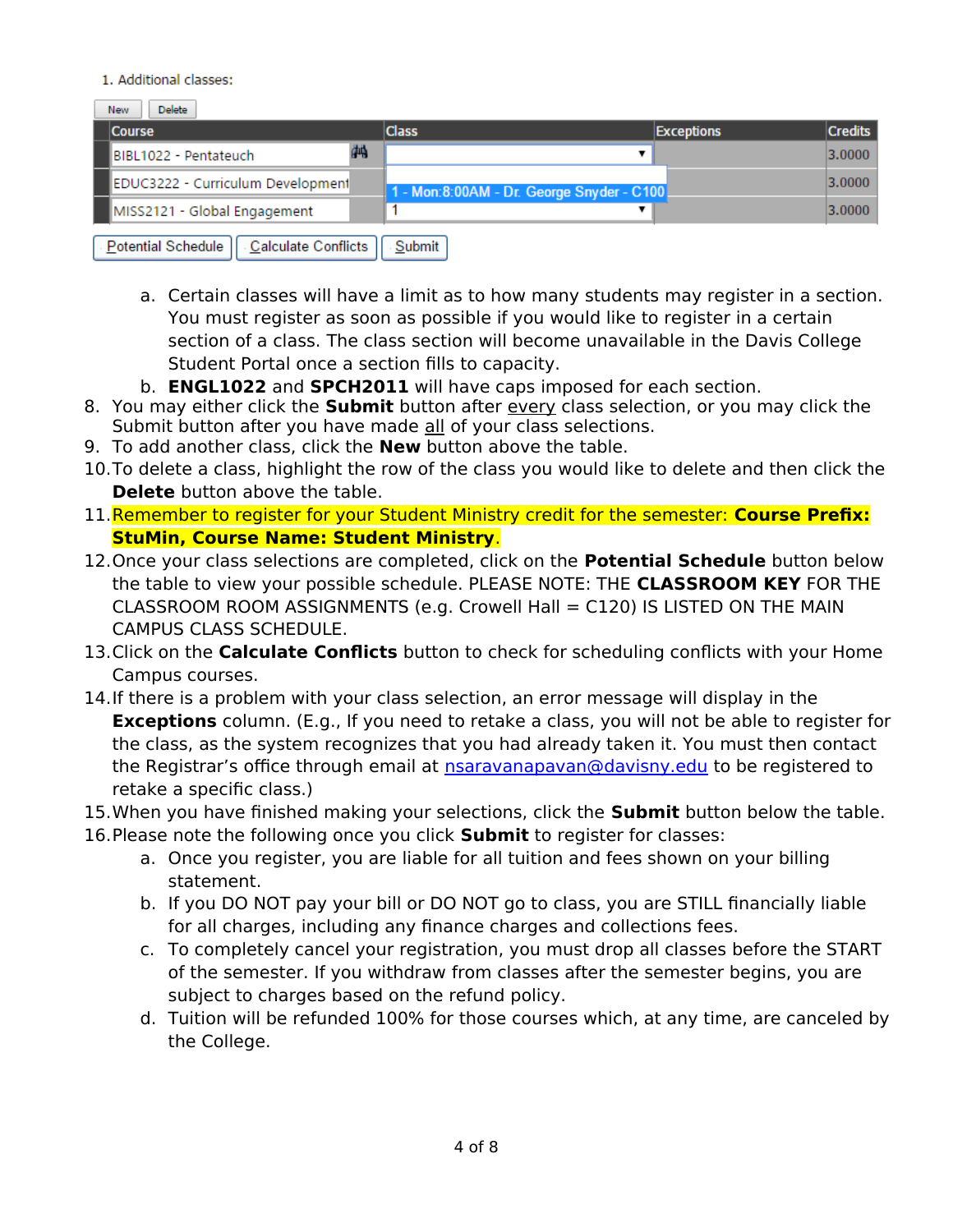# **Registration – Completing the Process**

- 1. Once you have selected your classes, you must contact the **Business Office** at [nsaravanapavan@davisny.edu](mailto:nsaravanapavan@davisny.edu) to make financial arrangements.
	- a. You are liable for all tuition and fees shown on your billing statement.
	- b. If you DO NOT pay your bill or DO NOT go to class, you are STILL financially liable for all charges, including any finance charges and collections fees.
	- c. To completely cancel your registration, you must drop all classes before the START of the semester. If you withdraw from classes after the semester begins, you are subject to charges based on the refund policy.
	- d. Tuition will be refunded 100% for those courses which, at any time, are canceled by the College.
- 2. Payment options are listed below.
	- a. Fully Covered by Financial Aid Contact the **Financial Aid Office** to complete the necessary financial aid paperwork.
	- b. Full payment prior to start of semester Payment may be made in person, online, or by mail.
	- c. Monthly payments First payment due prior to the start of the semester.
- 3. If your bill is not current with the **Business Office** by the registration deadline (**December 10, 2021**), a late registration fee of \$50.00 per course will be added to your bill.
- 4. If financial arrangements have not been made by the end of the first week of the Spring semester, you may be dropped from your courses, and you would then need to complete the registration process again and be responsible for any applicable late fees.

#### **Registration – Adding or Dropping Classes**

- 1. After you have completed your registration, you may add or delete class selections through the Davis College Student Portal up until the first day of the semester.
- **2. Please contact your academic advisor to add or delete a class selection so that they may be sure you are meeting program requirements.**
- 3. You will go through the same process as stated above (Registration Choosing Classes) to modify your registration.
- 4. **PLEASE NOTE**: You must contact your academic advisor regarding changes you would like to make to your registration so that you may receive the best guidance in successfully completing your program.
- 5. Once the new semester begins, you will need to complete an Add/Drop Form (i.e., paper process) in order to add or drop classes.

#### **Registration – Troubleshooting Problems**

| <b>Problem</b>                                 | <b>Solution</b>                                                                                 |
|------------------------------------------------|-------------------------------------------------------------------------------------------------|
| You are unable to log into the Davis College   | Check your davisny email for your login                                                         |
| Student Portal.                                | credentials from the IT Department. Your login<br>credentials were sent to you at the beginning |
|                                                | of your first semester.                                                                         |
| You forgot your password for the Davis         | Contact the IT Department at                                                                    |
| College Student Portal.                        | help@davisny.edu and request a new                                                              |
|                                                | password.                                                                                       |
| You have a HOLD code on your account.          | Follow the instructions of the HOLD code.                                                       |
| You cannot see the link under the Registration | You have a HOLD code on your account.                                                           |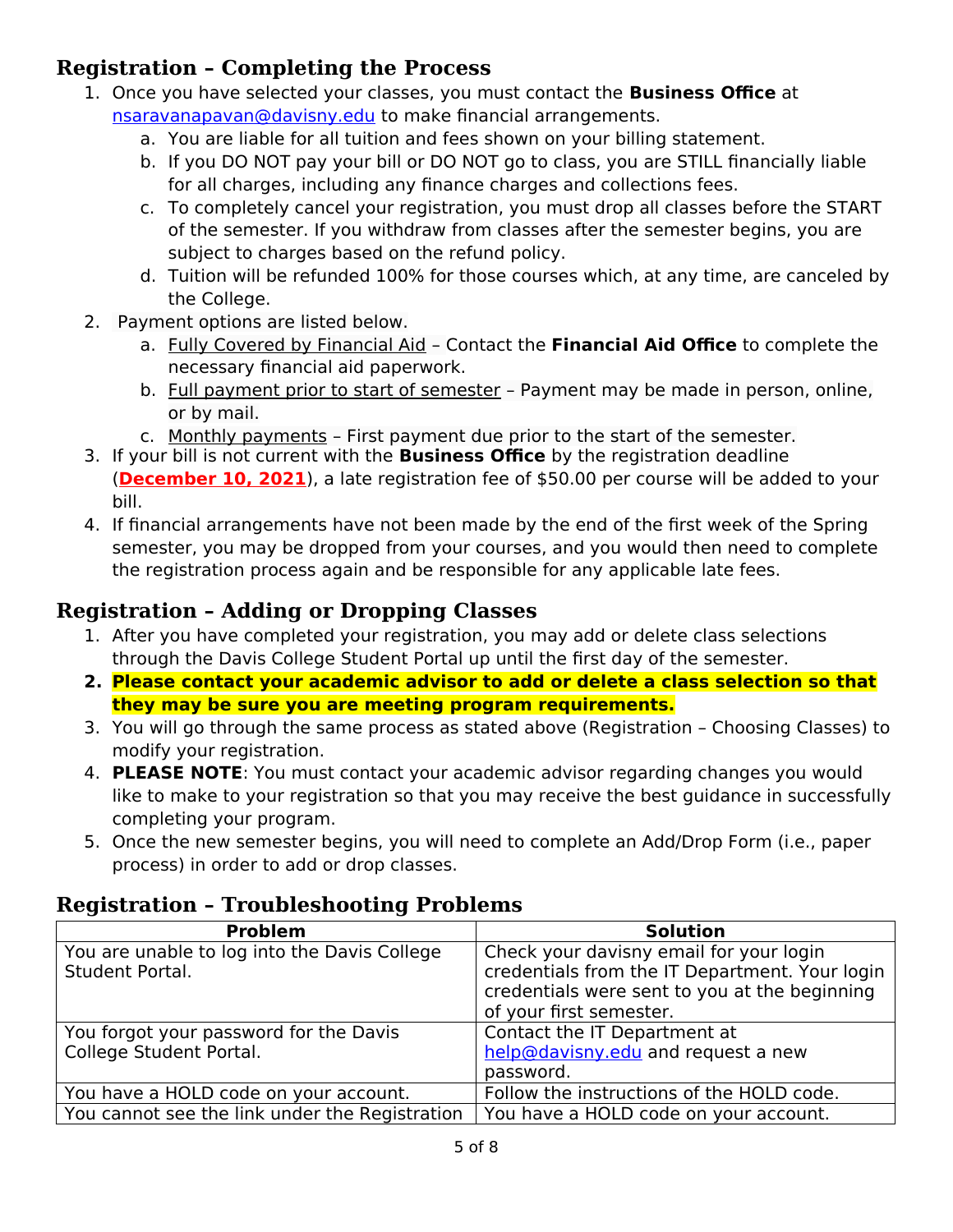| tab to enroll in classes.                 | Follow the instructions of the HOLD code.                                                                                                                                                                                                 |
|-------------------------------------------|-------------------------------------------------------------------------------------------------------------------------------------------------------------------------------------------------------------------------------------------|
| You need to request an independent study. | You will not be able to register for this on your<br>own. Complete an Independent Study Request<br>Form and an Add/Drop Form with your                                                                                                    |
|                                           | academic advisor. Submit your completed<br>forms to the Academics Office.                                                                                                                                                                 |
| You need to retake a class.               | You will not be able to register for a retake on<br>your own. Complete an Add/Drop Form with<br>your academic advisor. Mark "retake" on your<br>form next to your class selection. Submit your<br>completed form to the Academics Office. |

# **Davis College Student Portal Course Registration – Additional Instructions**

#### **Example of unfilled course requests (i.e., incomplete registration)**

The example below is a student's view in the Davis College Student Portal. The student chose courses, but the registration is not complete. The "Total Credits" at the bottom of the table shows "0.00" credits, so the student will show as not registered in enrollment reports.

| Course                                  | <b>Class</b> | <b>First Meeting</b> | <b>Teacher</b> | <b>Room</b> | <b>Credits</b> |
|-----------------------------------------|--------------|----------------------|----------------|-------------|----------------|
| BIBL2122 - Life of Christ               |              |                      |                |             | 0.0000         |
| HIST2022 - World<br>Civilization II     |              |                      |                |             | 0.0000         |
| PHED2111 - Health and<br><b>Fitness</b> |              |                      |                |             | 0.0000         |
| StuMin - Student Ministry               |              |                      |                |             | 0.0000         |
| THEO3022 - Systematic<br>Theology II    |              |                      |                |             | 0.0000         |
| THEO4411 - Apologetics                  |              |                      |                |             | 0.0000         |

To resolve the issue, the student should click on "Edit Registration" to go back to the registration page.

The registration is incomplete unless the "Class" column has been filled for each course. (Note the blank Class field for each Course below.)

| 1. Additional classes:<br><b>Delete</b><br><b>New</b> |   |              |                   |                |
|-------------------------------------------------------|---|--------------|-------------------|----------------|
| <b>Course</b>                                         |   | <b>Class</b> | <b>Exceptions</b> | <b>Credits</b> |
| BIBL2122 - Life of Christ                             | 俩 |              |                   | 0.0000         |
| HIST2022 - World Civilization II                      | 俩 |              |                   | 0.0000         |
|                                                       |   |              |                   |                |

Choose a class section in the "Class" column, even if only one class section is available for the course.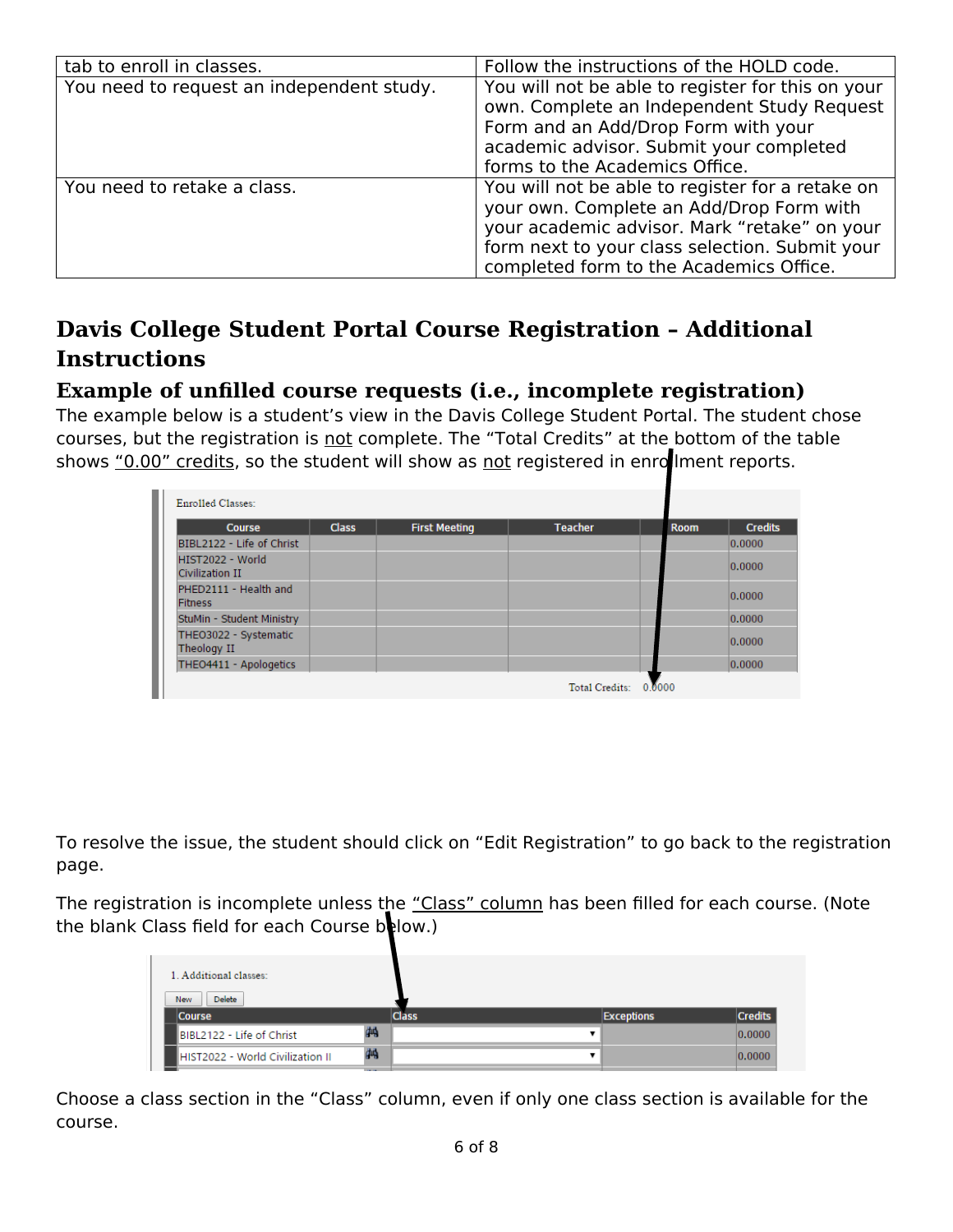| Delete<br><b>New</b>             |   |                                                  |                   |                |
|----------------------------------|---|--------------------------------------------------|-------------------|----------------|
| <b>Course</b>                    |   | <b>Class</b>                                     | <b>Exceptions</b> | <b>Credits</b> |
| BIBL2122 - Life of Christ        | 曲 |                                                  |                   | 0.0000         |
| HIST2022 - World Civilization II | 俩 | 1 - Tue: 8:00AM - Mr. Christopher Seavey - C100. |                   | 0.0000         |
| PHED2111 - Health and Fitness    | 曲 |                                                  |                   | 0.0000         |

Once all course AND class selections have been chosen, click the "Submit" button.

| <b>Course</b>                      |   | <b>Class</b>                               | <b>Exceptions</b> | <b>Credits</b> |
|------------------------------------|---|--------------------------------------------|-------------------|----------------|
| BIBL2122 - Life of Christ          | 两 | 1 - Tue:8:00AM - Mr. Christopher Seav ▼    |                   | 0.0000         |
| HIST2022 - World Civilization II   | 俩 | 1 - Tue: 3:40PM - Dr. Douglas Blanc - C ▼  |                   | 0.0000         |
| 俩<br>PHED2111 - Health and Fitness |   | 1 - Mon: 12:50PM - Mrs. Debbie Bates · ▼   |                   | 0.0000         |
| StuMin - Student Ministry          | 俩 | ▼                                          |                   | 0.0000         |
| THEO3022 - Systematic Theology II  | 两 | 1 - Mon: 2:15PM - Dr. Charles Colton -   ▼ |                   | 0.0000         |
| THEO4411 - Apologetics             | 曲 | 1 - Tue: 12:50PM - Dr. Douglas Blanc - ▼   |                   | 0.0000         |

The final registration screen will then show a summary of the registration. When the class sections are chosen, the registration is complete, and the student can see the total number of credits for the registration.

| <b>Edit Registration</b><br><b>Enrolled Classes:</b> |              |                      |                        |                  |                |
|------------------------------------------------------|--------------|----------------------|------------------------|------------------|----------------|
| <b>Course</b>                                        | <b>Class</b> | <b>First Meeting</b> | <b>Teacher</b>         | <b>Room</b>      | <b>Credits</b> |
| BIBL2122 - Life of Christ                            |              | Tue: 8:00 AM         | Mr. Christopher Seavey | C100             | 3.0000         |
| HIST2022 - World<br>Civilization II                  |              | Tue: 3:40 PM         | Dr. Douglas Bland      | C <sub>100</sub> | 3.0000         |
| PHED2111 - Health and<br><b>Fitness</b>              |              | Mon: 12:50 PM        | Mrs. Debbie Bates      | C121             | 3.0000         |
| StuMin - Student Ministry                            |              |                      | Mrs. Nichole Post      |                  | 0.0000         |
| THEO3022 - Systematic<br>Theology II                 |              | Mon: 2:15 PM         | Dr. Charles Colton     | CC100            | 3.0000         |
| THEO4411 - Apologetics                               |              | Tue: 12:50 PM        | Dr. Douglas Blanc      | C121             | 3.0000         |
|                                                      |              |                      | Total Credits: 15,0000 |                  |                |

# **Financial Responsibility Agreement**

#### **Frequently Asked Questions**

1) Why do I need to agree to the Financial Responsibility Agreement (FRA)?

a. The FRA is a legal agreement between the student/Davis College explaining the financial obligation of the student. Ensuring that students understand the financial commitment they are making when they register for courses is an important component of a student's financial literacy and is also required by the Federal Bureau of Consumer Protection.

2) How often do I need to complete the FRA?

a. The FRA will need to be completed prior to registration each fall/spring term.